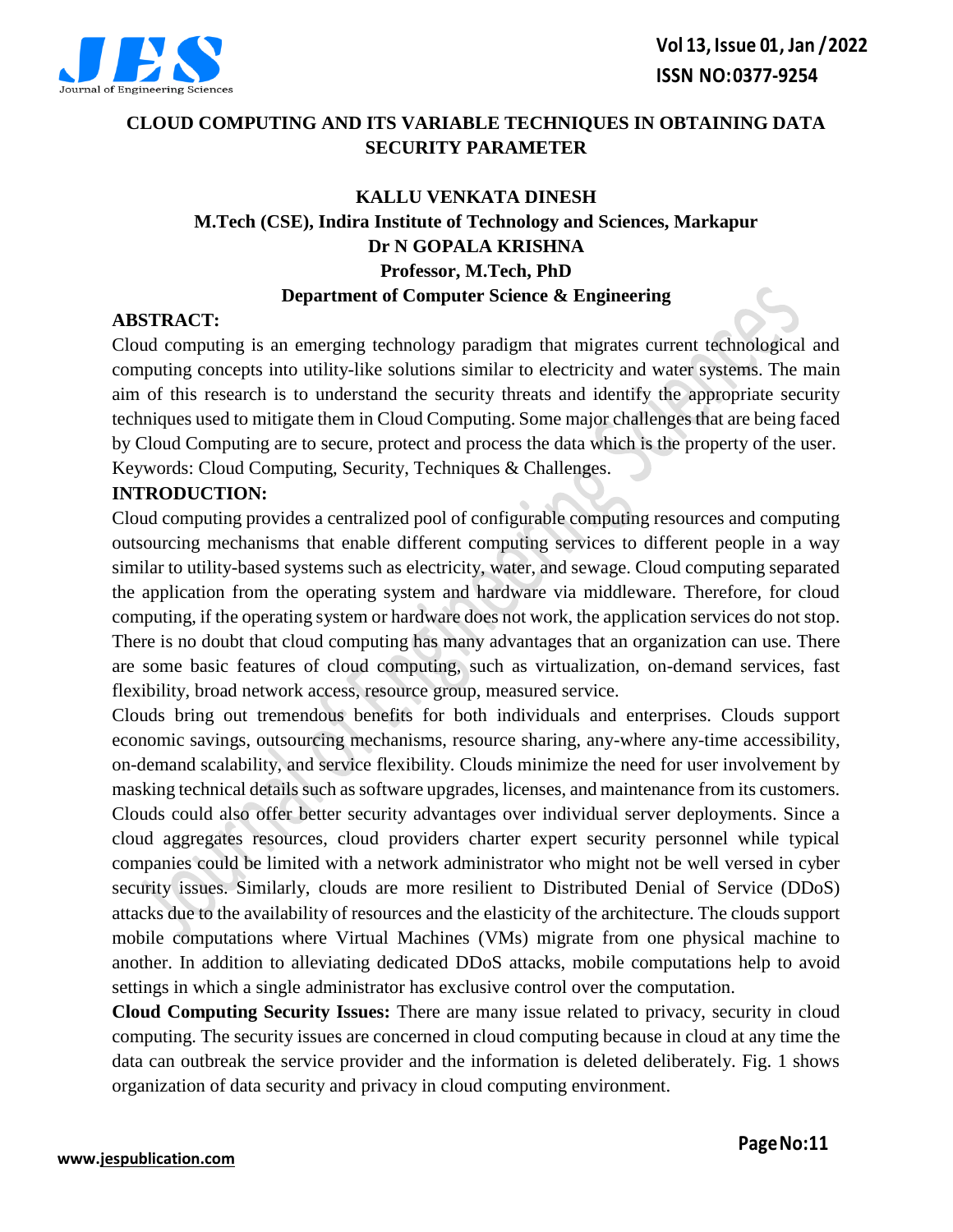



The cloud is expected to offer features such as encryption strategies to ensure a secure data storage environment, rigorous access control, secure and stable backup of user data. However, the cloud allows users to reach computing power that exceeds their physical domain.

## **LITERATURE REVIEW:**

Syam Kumar et al (2020) proposed an efficient and secure approach to protecting privacy, which is used to outsource data on mobile devices with limited resources in the cloud and to encrypt data, the probabilistic public key cryptography algorithm. To recover files from the cloud by encrypting the data, an implicit keyword search is activated. The goal of this approach is to achieve an efficient data encryption system without sacrificing data privacy

Shaikh Rizwana et al (2019) describe the active area of experiments and research in the field of data security and cloud privacy. Organizations that move to the cloud, privacy protection and data loss are paramount. There are different types of data and the level of protection required for each type of data varies. A classification technique is proposed in which the parameters are determined on the basis of different dimensions.

Ateniese et al (2018) have presented two highly effective and provably secure PDP to enable secure cloud storage. In the proposed models, the overhead at the server has been found to be low. These models minimize the file block accesses, reduce the computation on the server, and minimize the client-server communication.

Jonathan et al (2017) have proposed a model that deals with the issues of data availability in a geo distributed edge cloud system that has been built using commodity resources. The concept of reliability factor is used, which determines of how reliable a node is. Taking the reliability factor in to account, the tasks are scheduled to a set of nodes that meets a certain reliability goal.

KekeGai et al (2017) focuses on problems with large data sets, and their practical implementation is being considered in the cloud. To maximize the performance of privacy protection, a dynamic data encryption (D2ES) approach was developed. The DED algorithm mainly supports the D2ES model developed for the encryption of dynamically alternative data packets with different time constraints. The main objective of this approach is to maximize privacy protection through selective encryption strategies with specific runtime requirements.

## **SERVICE MODELS OF CLOUD COMPUTING:**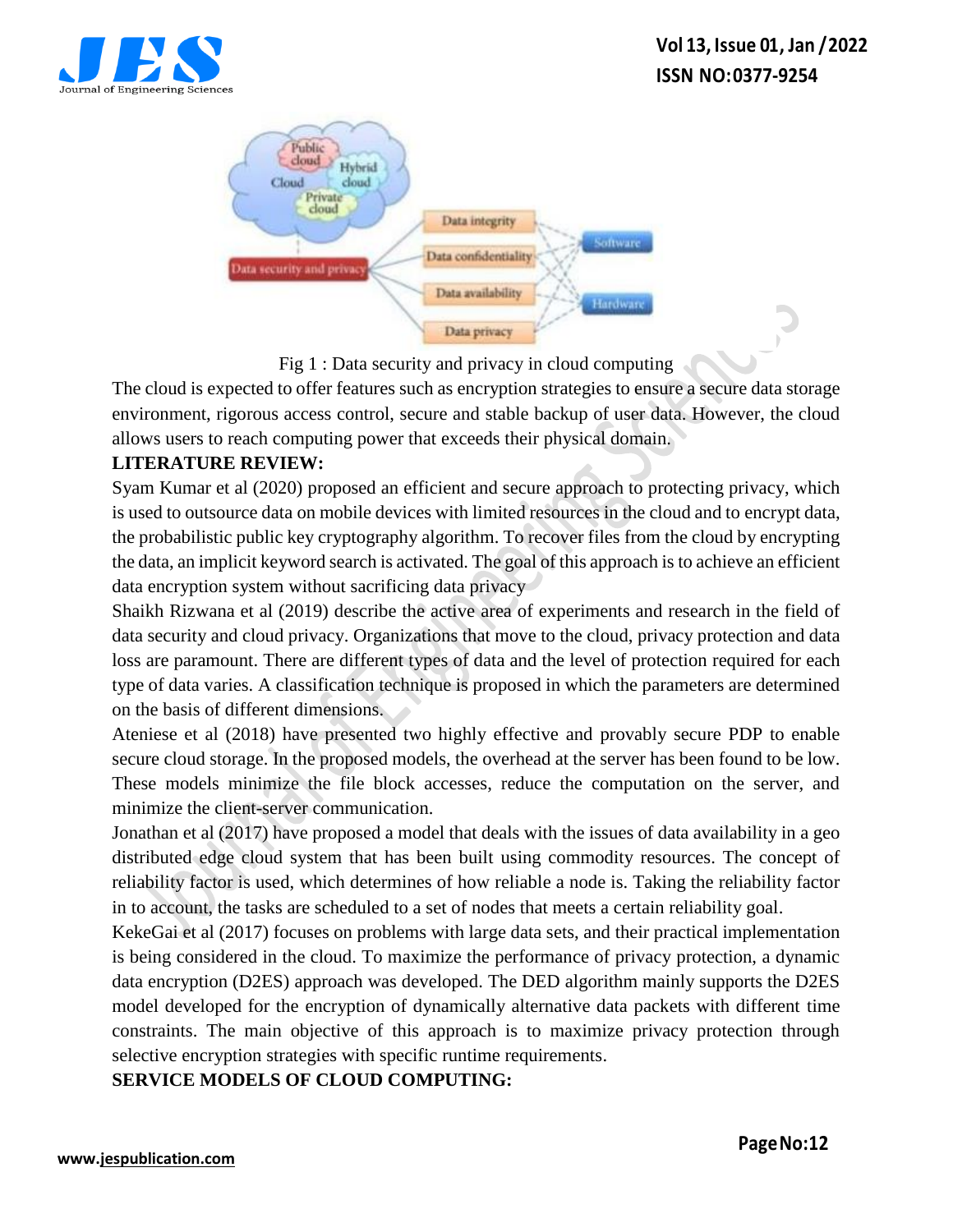

# **Vol 13, Issue 01, Jan /2022 ISSN NO:0377-9254**

- 1. **Software as a Service (SaaS):** IaaS is a model, where the cloud provider hosts the infrastructure components traditionally present in the on-premises data center. The components include servers, storage, networking hardware, and the virtualization or hypervisor layer. The IaaS provider offers a range of services to the users to use those infrastructure components. The users can access these resources and services through a wide area network (WAN), such as the internet. These services are increasingly policydriven, enabling IaaS users to implement greater levels of automation and orchestration for important infrastructure tasks
- 2. **Platform as a Service (PaaS):** PaaS is a cloud computing model, where a third-party provider delivers hardware and software tools. These tools are needed for the application development by the users and are provided over the internet. PaaS frees its users from the burden of having to install an in-house hardware or software component needed to run a new application.
- 3. **Infrastructure as a Service (IaaS):** SaaS is a software distribution model where a thirdparty provider hosts applications and makes them available to customers over the Internet. SaaS removes the need for organizations to install software on their own computers or in their own data centers. It eliminates the software licensing, installation and support of the needed software. This service also eradicates the expense of hardware acquisition, provisioning, and maintenance of these software and applications.

## **CLOUD DEPLOYMENT MODELS:**

The deployment models depict the manner through which the cloud is being used or accessed by the users. The four types of cloud deployment models as identified by NIST is depicted.

- 1. Private cloud
- 2. Community cloud
- 3. Public cloud
- 4. Hybrid cloud

**Private Cloud:** Private clouds are data centers which are owned by a single company that provides flexible and scalable services to the customers of that particular company. Private cloud does not offer these services to external customers. Here, the customer has some control over their data. Example: Any corporate IT environment today could be considered a private cloud.

**Community Model:** A community cloud model is a multi-tenant platform which allows several companies to work on a same platform when their requirements and concerns are the same. Example: Environments such as a U.S. federal agency cloud with stringent security requirements, or a health and medical cloud with regulatory and policy requirements for privacy matters.

**Public Cloud:** Public clouds are mainly owned and operated by companies that offer rapid access over a public network to affordable computing resources. In public cloud, the whole computing infrastructure is located on the premises of a cloud computing company that offers the cloud service. In public cloud services, users need not purchase the hardware, software or supporting infrastructure. These infrastructure related components are owned and managed by providers. But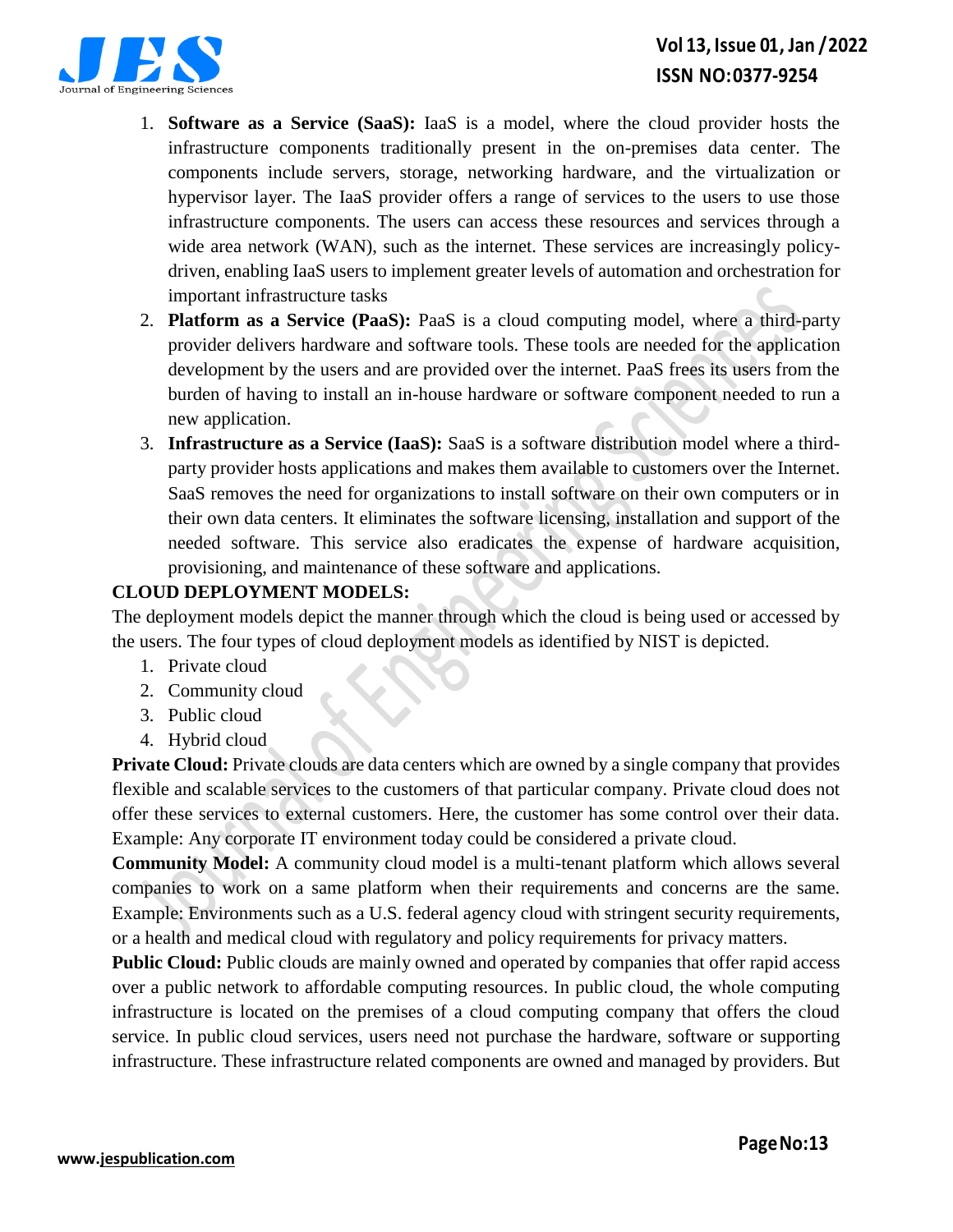

the user has no control over the infrastructure. Example: Amazon Elastic Compute Cloud (EC2), International Business Machine (IBM's) Blue Cloud, Sun Cloud, and Google AppEngine.

**Hybrid Model:** A hybrid model is where some applications or servers, based on business needs, run some operations in a public cloud infrastructure like Microsoft Azure or Amazon Web Services (AWS). After moving some operations to public cloud, the organization may want to maintain their own data center for some legacy applications, and use a private cloud for storing the data.

#### **NEED FOR DATA SECURITY AND DATA AVAILABILITY**:

In recent times the number of users of cloud storage have increased. Users around the globe are connected to each other through internet and cloud storage. This increase in the number of users and their interconnectedness has been the potential reasons for unintended leakage or frequent attacks. Added to it, the cloud storage has the user data that resides outside the user's premises. As the data goes out of a safe boundary, the protective measures taken by the CSP or by the user to safeguard the data may go invalid. Hence, enterprises or an individual user of the cloud storage must take additional measures to secure the data beyond the basic protection offered by providers. The user outsources the data and becomes dependent on the cloud storage. Hence, the user should have an assurance that he would get back the data.

#### **DATA SECURITY:**

The data stored in the cloud provider is vulnerable to a number of attacks by an inside entity or by an outside entity. Thus, the user data needs to be secured from these kinds of attacks. Protecting the data could be accomplished by any one of the three participating parties: third party, user, and Cloud Service Provider (CSP). The approach followed by the third party is to make use of a Third Party Auditor (TPA) to verify the integrity of the data at intervals of time. If the user is responsible for checking the integrity of the data, the user needs to take many precautionary steps to maintain the integrity of the data. Some of the steps that the user takes is to encrypt the data and store the encrypted data. The CSP or the server also takes some actions to verify the integrity of the data.

## **DATA AVAILABILITY:**

**Secure redundancy –** One of the most widely used methods to ensure data availability has been through the redundancy concept. Along with providing redundancy, security is encapsulated in to it. The entire details regarding the redundant copies and their storage are secured using a secret sharing algorithm. The main objective has been to guarantee data availability is a secure manner. The proposed model is also able to protect the redundant copies of the data from various attacks.

**CompWare –** To optimize the memory space used for a user, and to ensure data availability, the concept of compression is used in the CompWare model. After encrypting the data for security, it is stored as the first copy. The encrypted data is compressed using a lossless technique and stored as a second copy. To compress and de compress the data a middle ware component CompWare is used. The component does the compression after certain authentication parameters are met. The compressed second copy can be stored in another cloud storage. Data can be retrieved from one cloud storage when the other cloud storage fails. Depending on the criticality of the data, number of copies can be made.

**RESULTS AND ANALYSIS:**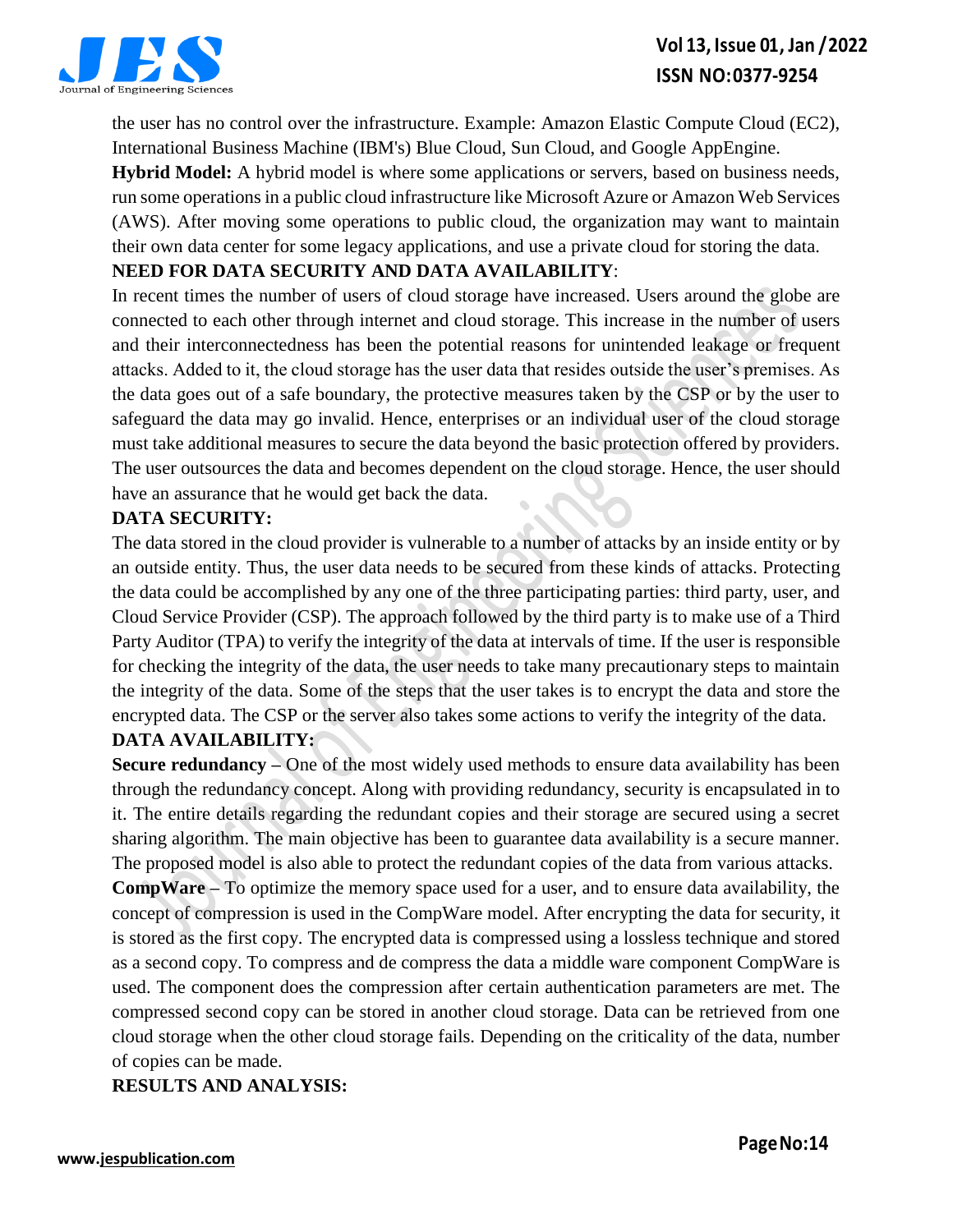

The Reporting review consist the results from SLR and Survey. In this we have reported the identified security challenges and mitigation techniques from SLR also given information about survey participants and explained the analyzed results from the survey.

**SLR Results:** In recent years, the huge amount of research has been done in the area of Cloud Computing. In the process of SLR, we have extracted 69 papers relevant to meet the goals of the research from the large number of papers published since the year 2001. This section covers the results and analysis of the papers that were extracted in the process of SLR.

In the past years, research is followed the distributed computing and mainly focused on service like grid computing. From the last decade, there is a rapid increase in research on new paradigm Cloud Computing which is the next generation computing.



Figure: Number of papers published in year wise

**Identified Challenges:** From the analysis, we have identified 43 security challenges during the SLR. The detailed description of these challenges is presented in Appendix A. The list of identified challenges are WS- security, Phishing attack, Wrapping attack, Injection attack, IP spoofing, Tampering, Repudiation, Information Disclosure, Denial of service, Elevation of privilege, Physical security, WLAN"s security, Direct attacking method, Replay attack, Man-in-the middle attack, Reflection attack, Interleaving, Timeliness attack, Self adaptive storage resource management, Client monitoring, Lack of trust, Weak SLAs, Perceived lack of reliability, Auditing, Back door, TCP hijacking, Social engineering, Dumpster diving, Password guessing, Trojan horses, Completeness, Roll back attack, Fairness, Data leakage, Computer network attack, Denial of service, Data security, Network security, data locality, Data segregation, Backup, Data integrity, Data manipulation.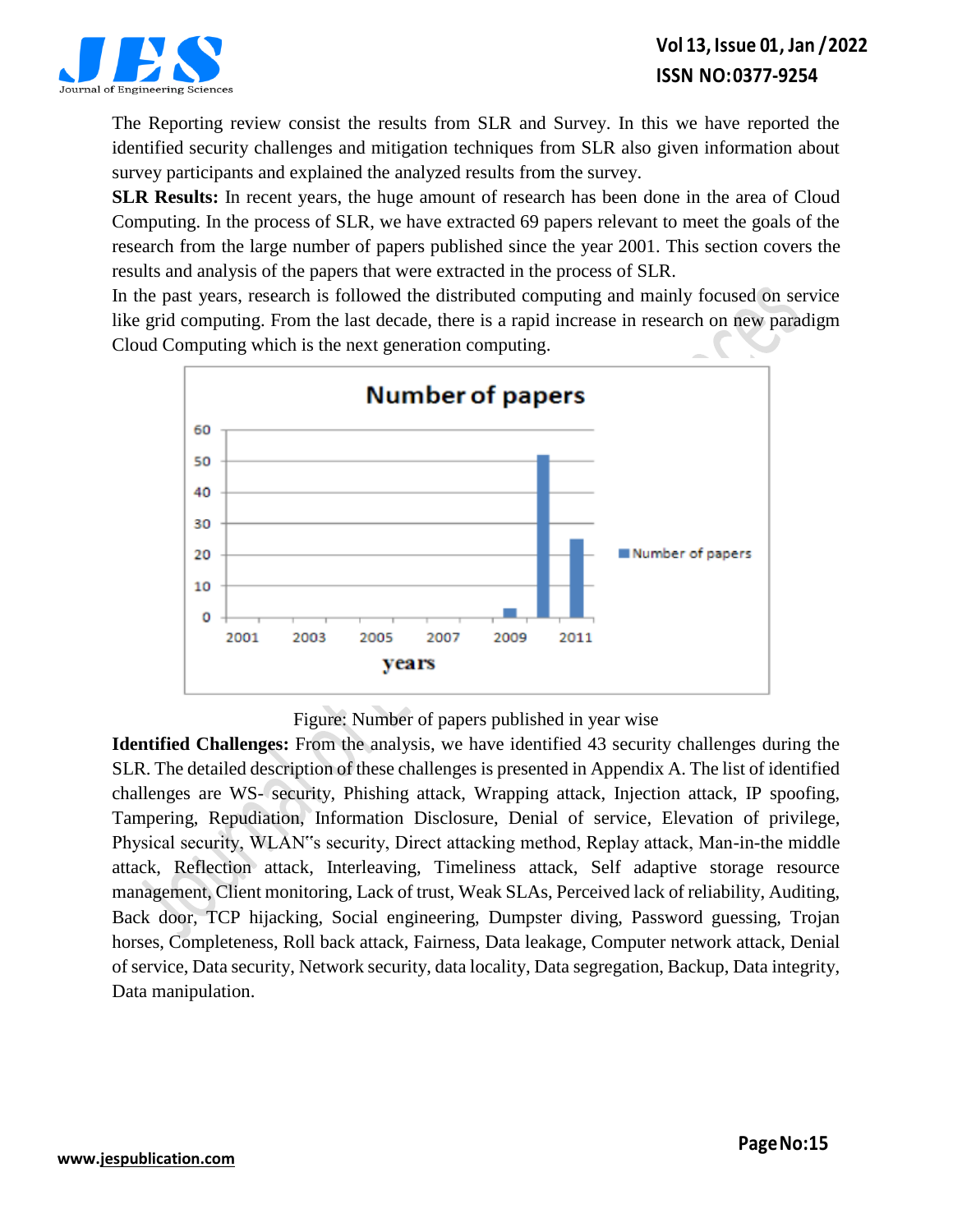



Figure: List of Compromised attributes

## **Identified Mitigation Techniques:**

From the analysis, we have identified 34 security techniques during the SLR. The detailed description of these techniques is presented in Appendix B. The summary include Identity based authentication, RSA algorithm, Dynamic Intrusion detection system, Multi tenancy based access control model, TLS Handshake, Public key homomorphic, Third party auditor, probabilistic sampling technique, Diffle – Hellman key exchange, Private face recognition, MACs, Data coloring and water marking, A novel Cloud dependability model, KP-ABE, RBAC, ARVTM, Security assertion markup language, TPM, Proof of retrievability, Fair MPNR protocol, Sobol sequence, Redundant array of independent Net storages, Handoop distributed file system, self cleansing intrusion tolerance, searchable symmetric encryption, Provable data possession, Privacy manager, Time bound ticket based mutual authentication scheme, Security Access Control Service, The Service Level Agreement, Intrusion detection system.

The above mentioned mitigation techniques have strong impact on the Performance, Security, Efficiency, QoS, Privacy and Access control of Cloud Computing. The defined mitigation techniques somehow improve the overall services in Cloud Computing environment. The result is shown in figure 6.3.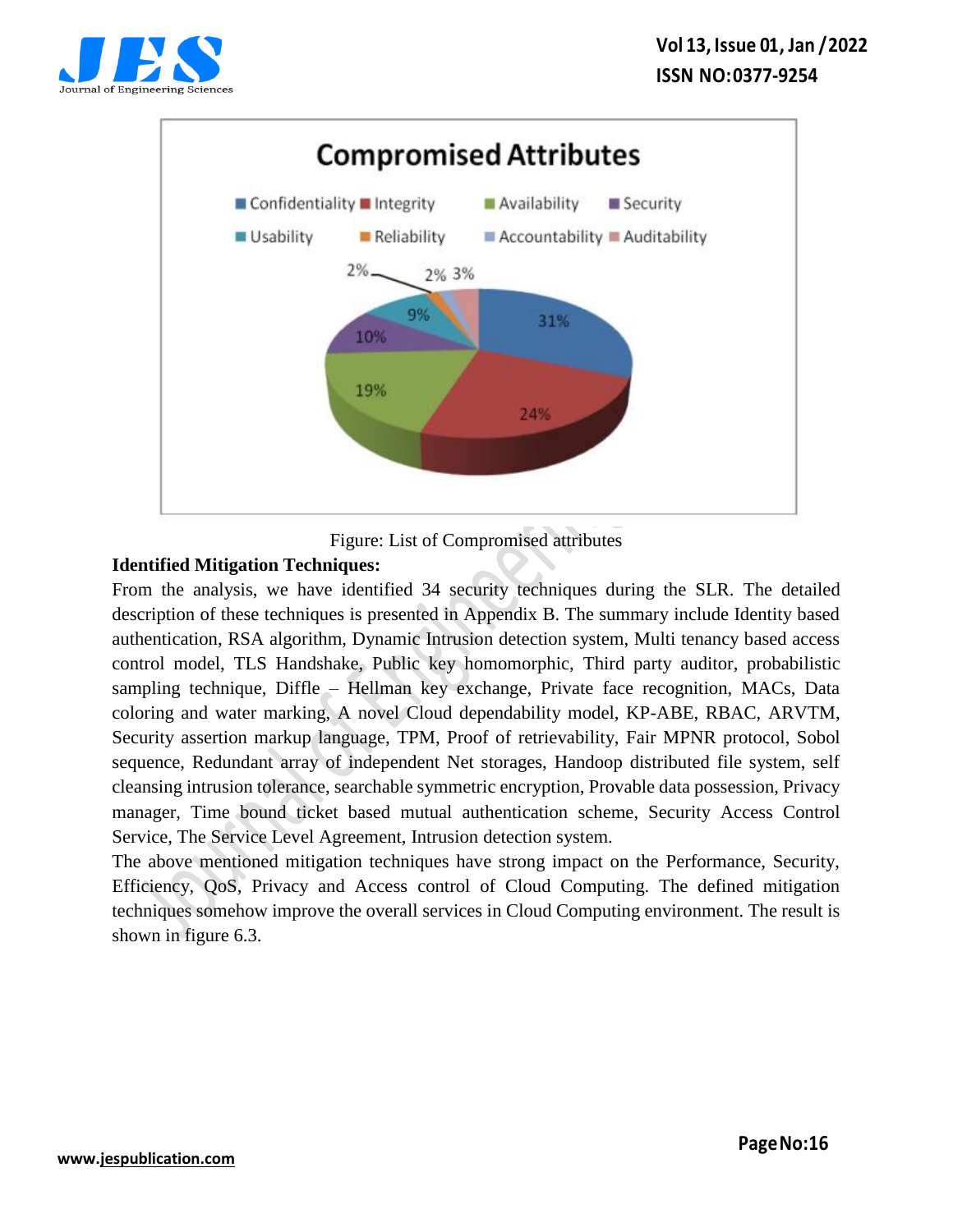





## **CONCLUSION:**

The identification of security challenges and mitigation techniques in Cloud Computing is challenged by considering the large number of services. Most of the responses from survey, noted that Cloud Computing will place dominant and expandable information transactions. Because it offers many flexible services, provides easy, individualized and instant access control to the services and information where they are for the users. In the process of identification from the research methods SLR and Survey, we have identified satisfactorily number of challenges and mitigation techniques in current and future Cloud Computing. The identification of security challenges and mitigation techniques in large number of services of Cloud Computing is a very challenging task. In the process of identification from research methods (SLR and Survey), we had identified a satisfactory number of challenges and mitigation techniques which are being used at present and also in future Cloud Computing.

## **REFERENCES:**

- 1. Ahmed S, Raja M. (2010) 'Tackling Cloud security issues and forensics model', High Capacity Optical Networks and Enabling technologies (HONET) , 19-21 Dec, pp. 190-195.
- 2. B. lagesse. (Mar.2011) 'Challenges in Securing the Interface between the cloud and Pervasive Systems', 2011 IEEE International Conference on Pervasive Computing and Communications Workshops, 106-110.
- 3. Chang Lung Tsai, Uei –Chin Lin. (Aug 2010) 'Information Security issue of enterprises adopting the application of Cloud Computing', 6th International Conference on Networked Computing and Advanced Information Management (NCM), 645-649
- 4. Dawei Sun, Guiran Chang. (Sept.2010) 'A Dependability Model to Enhance Security of Cloud Environment Using System-Level Virtualization Techniques', Pervasive Computing Signal Processing and Applications, 305-310.